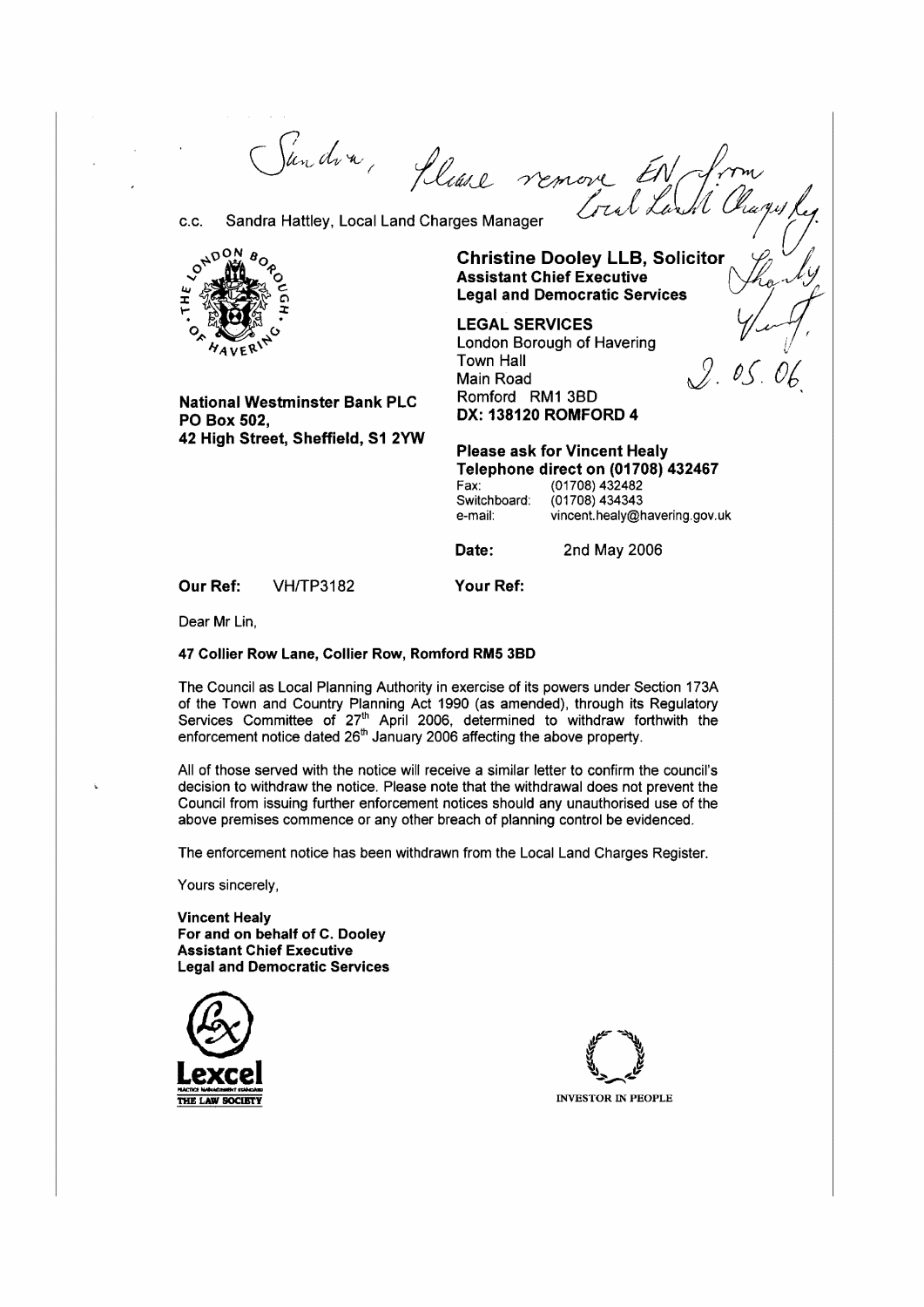c.c. Sandra Hattley, Local Land Charges Manager



**The Owner 47 Collier Row Lane, Collier Row, Romford RM53BD** 

# **Christine Dooley LLB, Solicitor Assistant Chief Executive Legal and Democratic Services**

**LEGAL SERVICES**  London Borough of Havering Town Hall Main Road Romford RM1 3B0 **DX: 138120 ROMFORD 4** 

**Please ask for Vincent Healy Telephone direct on (01708) 432467**  Fax: (01708) 432482<br>Switchboard: (01708) 434343 Switchboard: (01708) 434343<br>e-mail: vincent.healy@h vincent.healy@havering.gov.uk

**Date:** 2nd May 2006

**Our Ref:** VH/TP3182

**Your Ref:** 

Dear Mr Lin,

#### **47 Collier Row Lane, Collier Row, Romford RM5 38D**

The Council as Local Planning Authority in exercise of its powers under Section 173A of the Town and Country Planning Act 1990 (as amended), through its Regulatory Services Committee of 27 $^{\textrm{\tiny{th}}}$  April 2006, determined to withdraw forthwith the enforcement notice dated  $26<sup>m</sup>$  January 2006 affecting the above property.

All of those served with the notice will receive a similar letter to confirm the council's decision to withdraw the notice. Please note that the withdrawal does not prevent the Council from issuing further enforcement notices should any unauthorised use of the above premises commence or any other breach of planning control be evidenced.

The enforcement notice has been withdrawn from the Local Land Charges Register.

Yours sincerely,

**Vincent Healy For and on behalf of C. Dooley Assistant Chief Executive Legal and Democratic Services** 



**INVESTOR IN PEOPLE**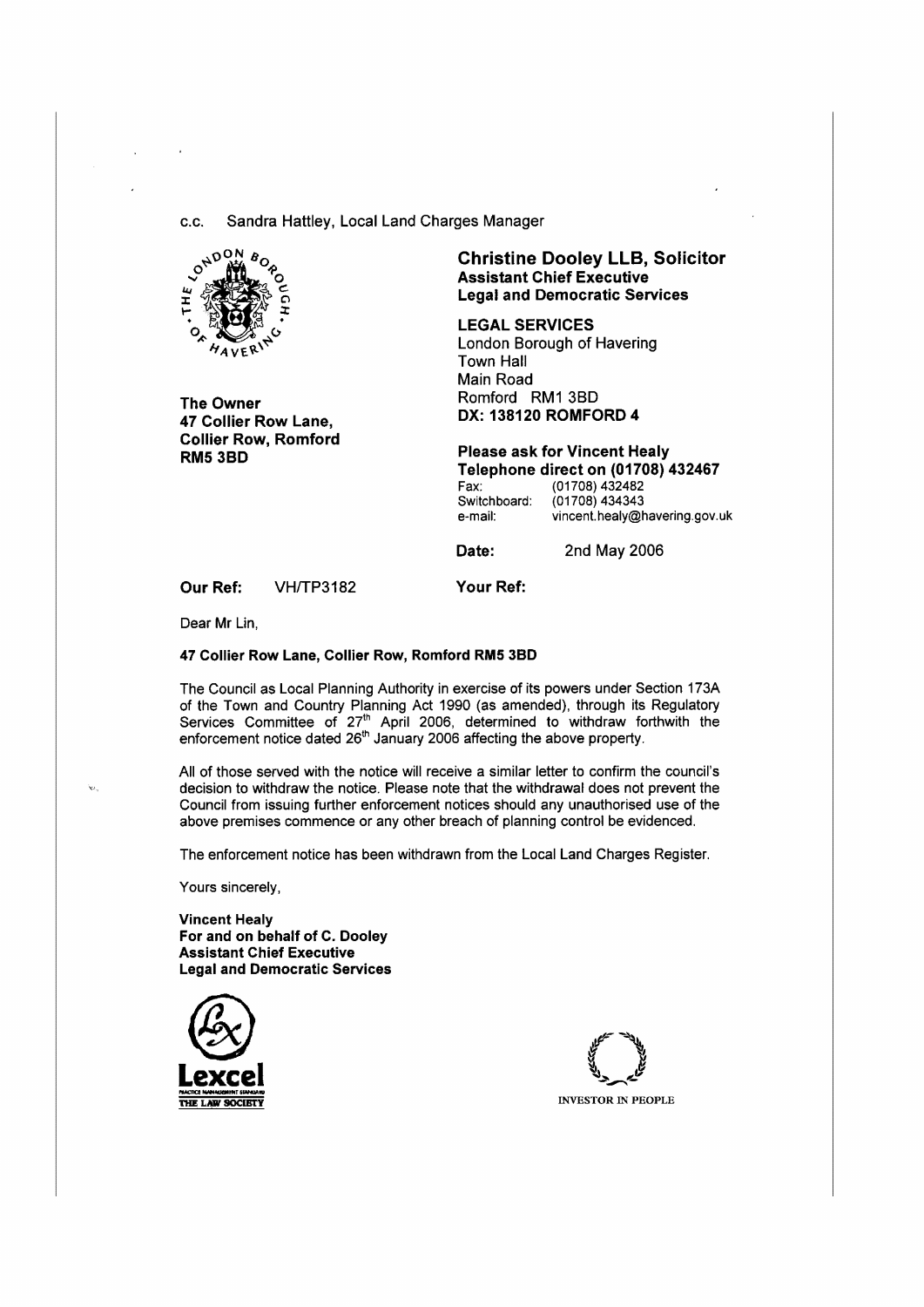c.c. Sandra Hattley, Local Land Charges Manager



**The Occupier 47 Collier Row Lane, Collier Row, Romford RM53BD** 

# **Christine Dooley LLB, Solicitor Assistant Chief Executive Legal and Democratic Services**

**LEGAL SERVICES**  London Borough of Havering Town Hall Main Road Romford **RM1** 38D **DX: 138120 ROMFORD 4** 

**Please ask for Vincent Healy Telephone direct on (01708) 432467**  Fax: (01708) 432482<br>Switchboard: (01708) 434343 Switchboard: (01708) 434343<br>e-mail: vincent.healy@h

vincent.healy@havering.gov.uk

**Date:** 2nd May 2006

**Our Ref:** VH/TP3182

**Your Ref:** 

Dear **Mr** Lin,

#### 47 Collier Row Lane, Collier Row, Romford RM5 38D

The Council as Local Planning Authority in exercise of its powers under Section 173A of the Town and Country Planning Act 1990 (as amended), through its Regulatory Services Committee of  $27<sup>m</sup>$  April 2006, determined to withdraw forthwith the enforcement notice dated 26<sup>th</sup> January 2006 affecting the above property.

All of those served with the notice will receive a similar letter to confirm the council's decision to withdraw the notice. Please note that the withdrawal does not prevent the Council from issuing further enforcement notices should any unauthorised use of the above premises commence or any other breach of planning control be evidenced.

The enforcement notice has been withdrawn from the Local Land Charges Register.

Yours sincerely,

**Vincent Healy For and on behalf of C. Dooley Assistant Chief Executive Legal and Democratic Services** 





**THE LAW SOCIETY INVESTOR IN PEOPLE**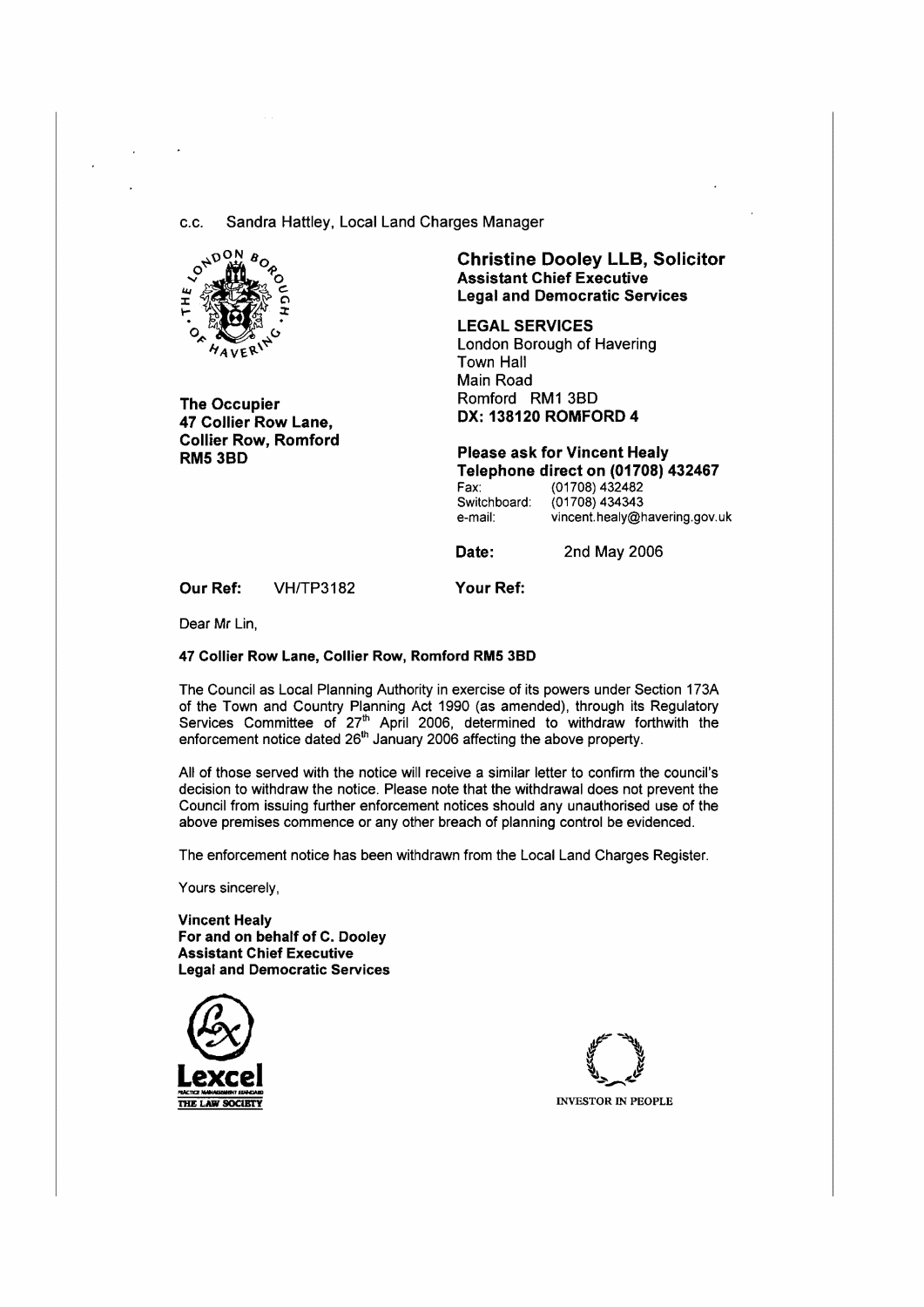c.c. Sandra Hattley, Local Land Charges Manager



Mr Ji Hua Lin 47 Collier Row Lane, Collier Row, Romford **RM53BD** 

# **Christine Dooley** LLB, **Solicitor Assistant Chief Executive Legal and Democratic Services**

**LEGAL SERVICES**  London Borough of Havering Town Hall Main Road Romford RM1 38D **DX: 138120 ROMFORD 4** 

**Please ask for Vincent Healy Telephone direct on (01708) 432467**  (01708) 432482<br>(01708) 434343 Switchboard:

| uaru. | 1011001707070                 |
|-------|-------------------------------|
|       | vincent.healy@havering.gov.uk |

**Date:** 2nd May 2006

**Our Ref:** VH/TP3182

**Your Ref:** 

e-mail:

Dear Mr Lin,

#### **47 Collier Row Lane, Collier Row, Romford RM5 38D**

The Council as Local Planning Authority in exercise of its powers under Section 173A of the Town and Country Planning Act 1990 (as amended), through its Regulatory Services Committee of 27<sup>th</sup> April 2006, determined to withdraw forthwith the enforcement notice dated 26<sup>th</sup> January 2006 affecting the above property.

All of those served with the notice will receive a similar letter to confirm the council's decision to withdraw the notice. Please note that the withdrawal does not prevent the Council from issuing further enforcement notices should any unauthorised use of the above premises commence or any other breach of planning control be evidenced.

The enforcement notice has been withdrawn from the Local Land Charges Register.

Yours sincerely,

**Vincent Healy For and on behalf of C. Dooley Assistant Chief Executive Legal and Democratic Services** 



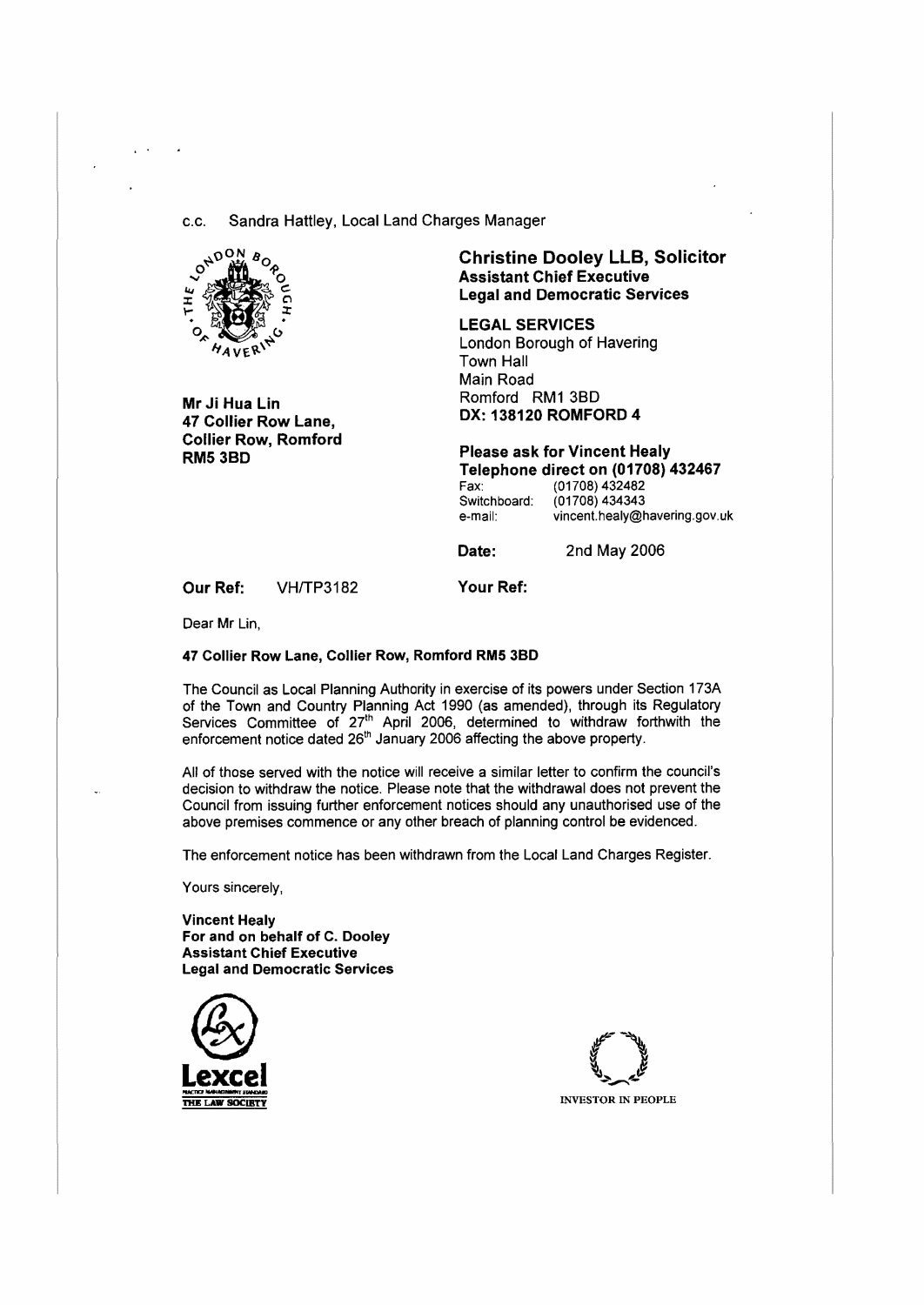### **RE: 47 Collier Row Lane, Collier Row, Romford, RM5 3BD**

# **IMPORTANT-THIS COMMUNICATION AFFECTS YOUR PROPERTY**

#### **TOWN AND COUNTRY PLANNING ACT 1990 (as amended by the Planning and Compensation Act 1991)**

## **ENFORCEMENT NOTICE**

**TO:** I. The Owner of the said property

- 2. The Occupier of the said property
- 3. Ji Hua Lin of 47 Collier Row Lane, Collier Row, Romford, RM5 3BD
- 4. National Westminster Bank PLC of PO Box 502, 42 High Street, Sheffield, SI 2YW

**ISSUED BY:** London Borough of Havering

I. **THIS IS A FORMAL NOTICE** which is issued by the Council because it appears to the Council that there has been a breach of planning control, under Section  $171A(1)(a)$  of the above Act, at the land described below. They consider that it is expedient to issue this Notice, having regard to the provisions of the development plan and to other material planning considerations.

### 2. **THE LAND AFFECTED**

The land at 47 Collier Row Lane, Collier Row, Romford, RMS 3BD edged black on the attached plan (the "Land").

### 3. **THE BREACH OF PLANNING CONTROL ALLEGED**

Without planning permission, the material change of use of the premises from a bakery use falling within Class Al of the Town and Country Planning (Use Classes) Order 1987 (as amended) to a Chinese Restaurant falling within Class A3.

### 4. **REASONS FOR ISSUING THIS NOTICE**

It appears to the Council that the above breach of planning control has occurred within the last ten years.

An application for Planning Permission was made and subsequently refused by the Council on 18 August 2005. The reasons for refusal were that the proposal would cause noise and disturbance which would be unacceptably detrimental to the amenity of occupiers of adjacent properties contrary to Policy ENVI of the Havering Unitary Development Plan. Furthermore the development would, by reason of the inadequate on site car parking provision, result in unacceptable overspill onto the adjoining roads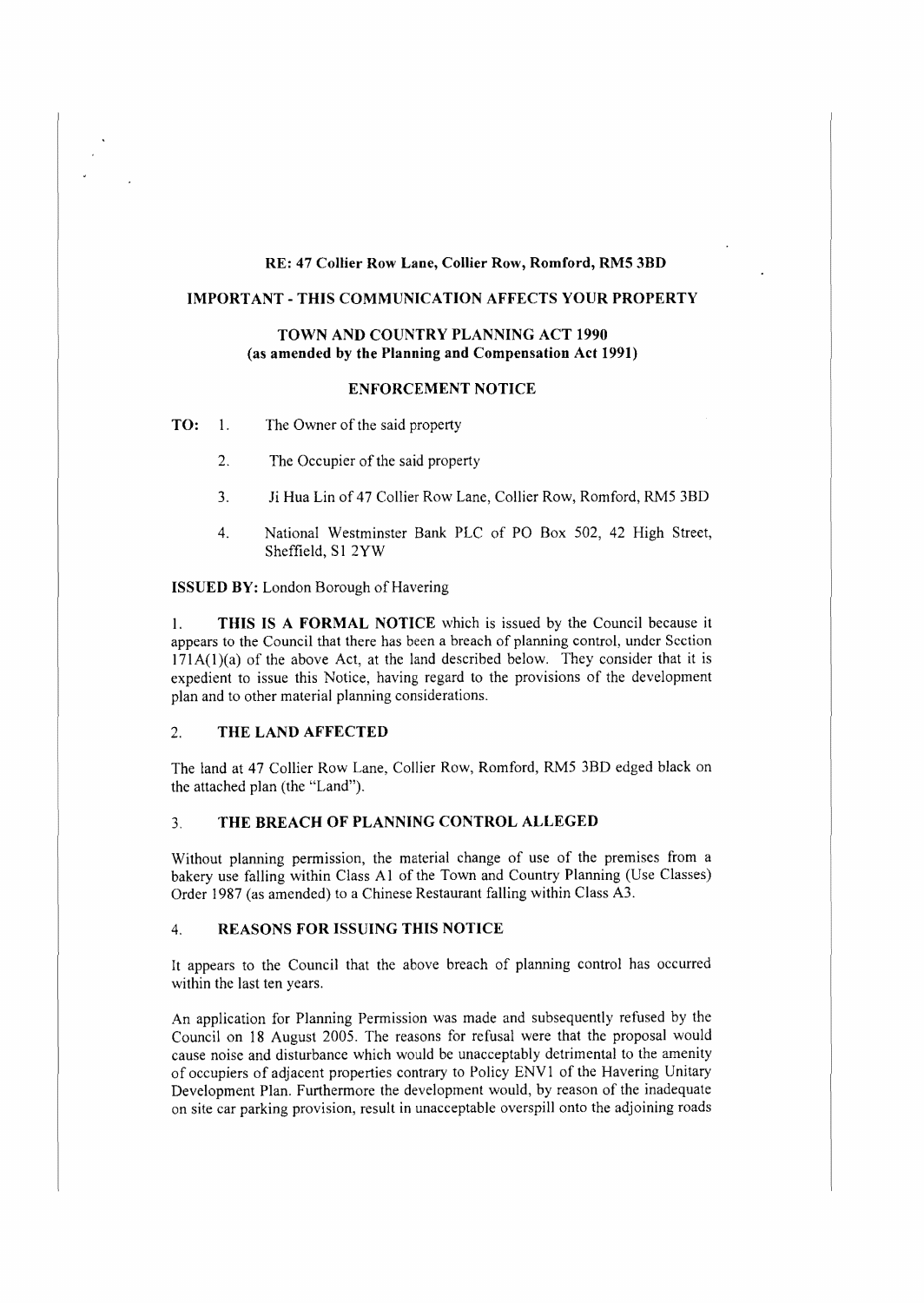to the detriment of highway safety and residential amenity contrary to Policies TRN2 and TRNl 8 of the Havering Unitary Development Plan.

The decision to refuse Planning Permission was appealed. This appeal was dismissed by the Planning Inspectorate on 18 January 2006 for the following reasons:

*'the additional comings and goings associated wirh the proposed restaurant and takeaway and the consequent slamming of car doors, manoeuvring of vehicles and*  general level of activity would unacceptably affect the living conditions of residents in *the vicinity, even if there was a restriction on opening hours to 22.00* 

*'the proposal would have an adverse effect on the living conditions of occupiers of adjacent residential properties with particular reference to noise and disturbance. Therefore the proposal is contrary to the objectives of Unitary Development Plan E.NVI in this respect'* 

# 5. **WHAT YOU ARE REQUIRED TO DO**

(i) Cease the unauthorised use as a restaurant

Time for compliance: l month from the effective date of this notice.

(ii) Return the property to its lawful Class A1 retail use.

Time for compliance: 3 months from the effective date of this notice.

(iii) Remove all materials and equipment brought on to the land in connection with the unauthorised use as a restaurant and all ruhhle and materials arising from its reversion to a Class A I retail use

Time for compliance: 3 months from the effective date of this notice.

# 6. **WHEN THIS NOTICE TAKES EFFECT**

This Notice takes effect on 2 March 2006, unless an appeal is made against it beforehand



on behalf of London Borough of Havering  $\sim$  7 own Hall Main Road Romford RM1 3BD

*Y/~~--*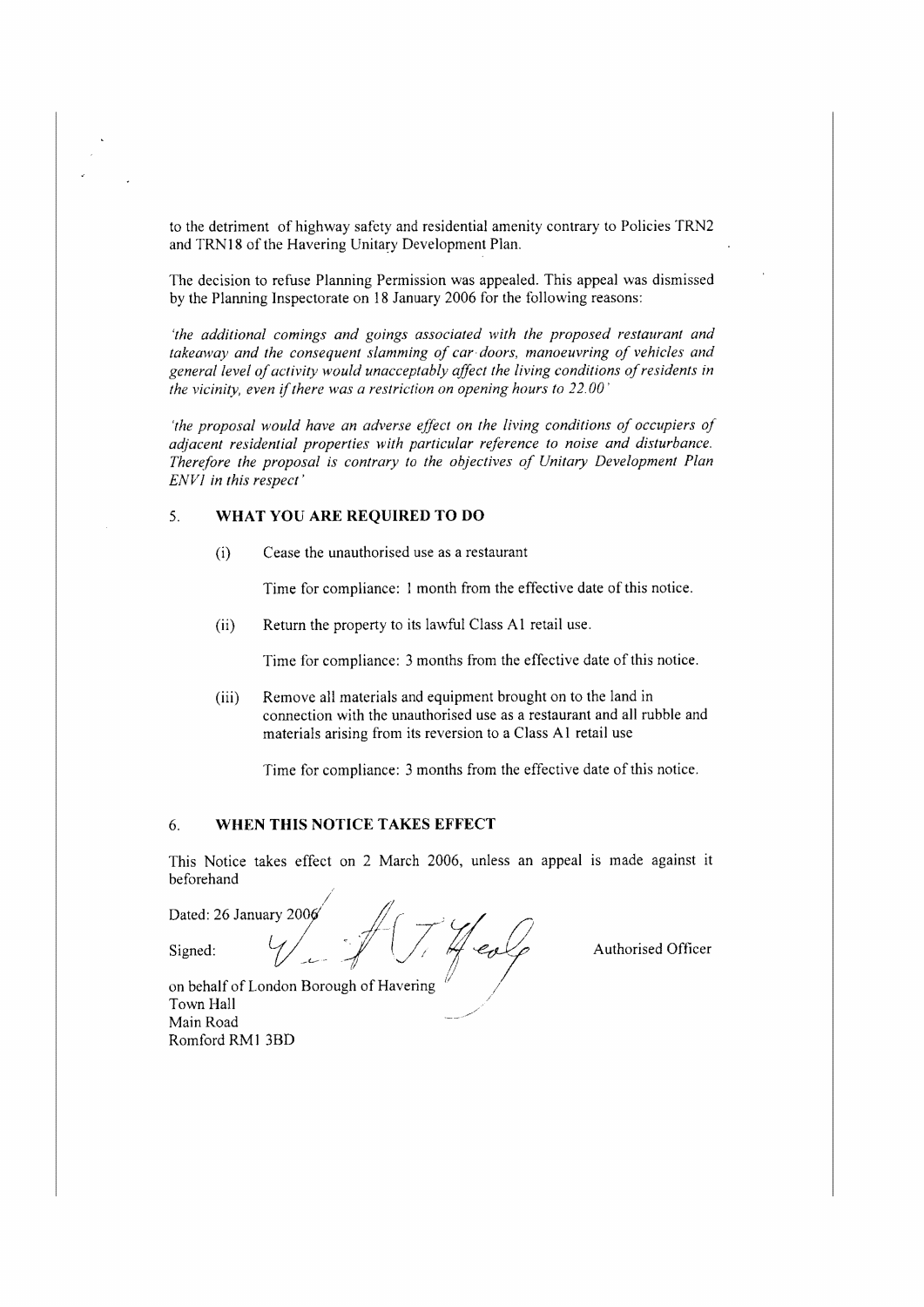#### **YOUR RIGHT OF APPEAL**

You can appeal against this Enforcement Notice to the Secretary of State by the 2 March 2006. Further details are given in the attached explanatory note.

## **WHAT HAPPENS IF YOU DO NOT APPEAL**

If you do not appeal against this Enforcement Notice, it will take effect on 2 March 2006 and you must then ensure that the required steps for complying with it, for which you may be held responsible, are taken within the period specified in the Notice.

## **FAILURE TO COMPLY WITH AN ENFORCEMENT NOTICE WHICH HAS TAKEN EFFECT CAN RESULT IN PROSECUTION AND/OR REMEDIAL ACTION BY THE COUNCIL.**

#### **EXPLANATORY NOTES**

#### **STATUTORY PROVISIONS**

A summary of Sections 171A, 171B and 172 to 177 of the Town and Country Planning Act 1990 (as amended) is enclosed with this Notice.

#### **YOUR RIGHT OF APPEAL**

You can appeal against this Notice, but any appeal must be in writing and received, or posted (with the postage paid and properly addressed) in time to be received in the ordinary course of the post, by the Secretary of State before 2 March 2006. The enclosed booklet "Enforcement Appeals - A guide *to* Procedure" sets out your rights. Read it carefully. If you appeal you should use the enclosed appeal forms. Two copies are for you to send to the Secretary of State if you decide to appeal. The other is for you to keep as a duplicate for your own records. You should also send the Secretary of State a copy of the Enforcement Notice.

#### **GROUNDS OF APPEAL**

The grounds of appeal are set out in Section 174 of the Town and Country Planning Act 1991 and are also set out on pages **2-5** of the enclosed appeal forms.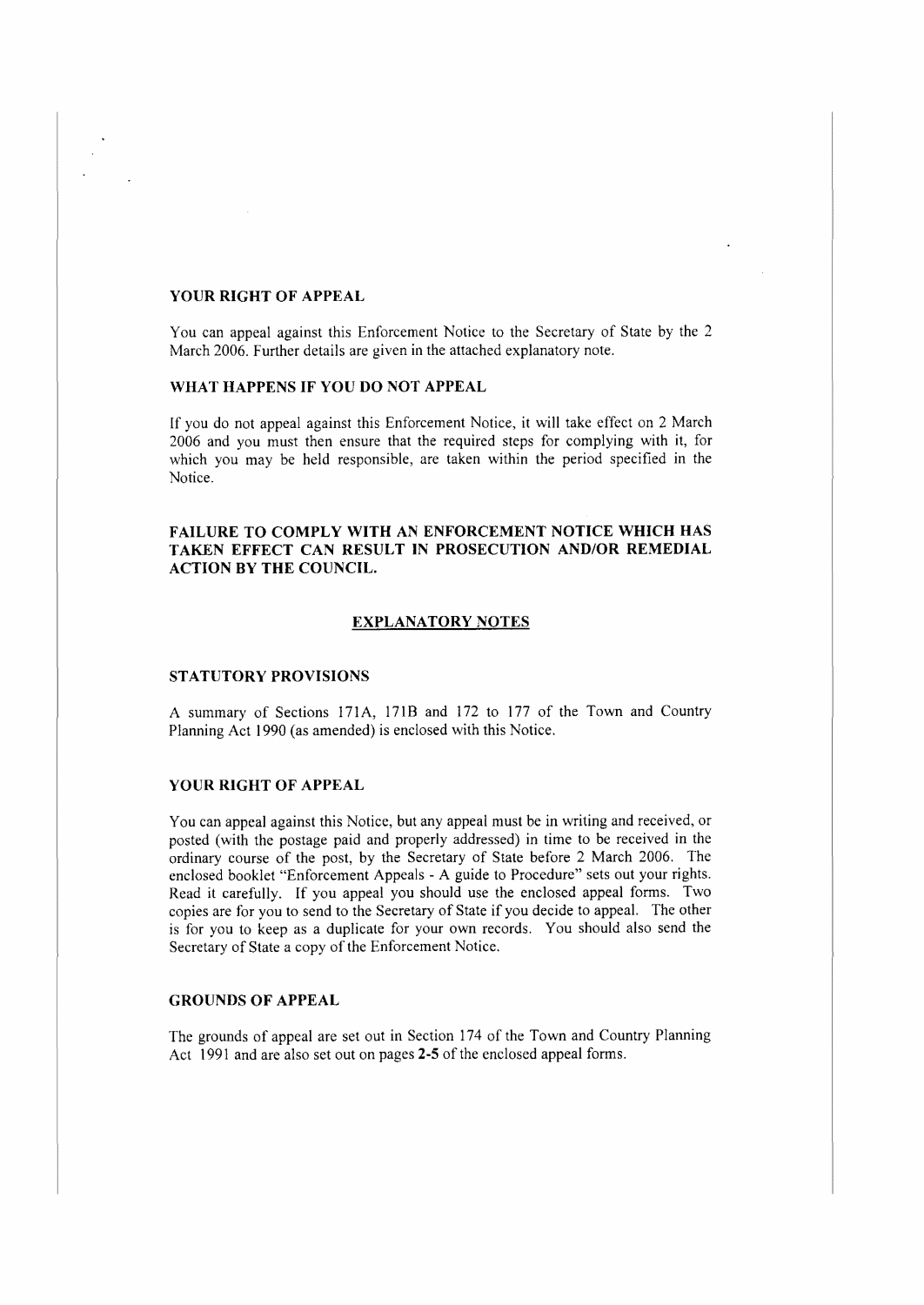# **PLANNING APPLICATION FEE**

Should you wish to appeal on ground (a) - that planning permission should be granted. for the unauthorised use - then a fee of £265 is payable both to the Secretary of State and to the Council. If the fees are not paid then that ground of appeal will not be valid.

### **STATEMENT ON GROUNDS OF APPEAL**

You must submit to the Secretary of State, either when giving notice of appeal or within 14 days from the date on which the Secretary of State sends him a notice so requiring him, a statement in writing specifying the grounds on which you are appealing against the enforcement notice and stating briefly the facts on which you propose to rely in support of each of those grounds.

# **RECIPIENTS OF THE ENFORCEMENT NOTICE**

The names and addresses of all the persons on whom the Enforcement Notice has been served are:

- l. The Owner of the said property
- 2. The Occupier of the said property
- 3. Ji Hua Lin of 47 Collier Row Lane, Collier Row, Romford, RM5 3BD
- 4. National Westminster Bank PLC of PO Box 502, 42 High Street, Sheffield, S1 2YW